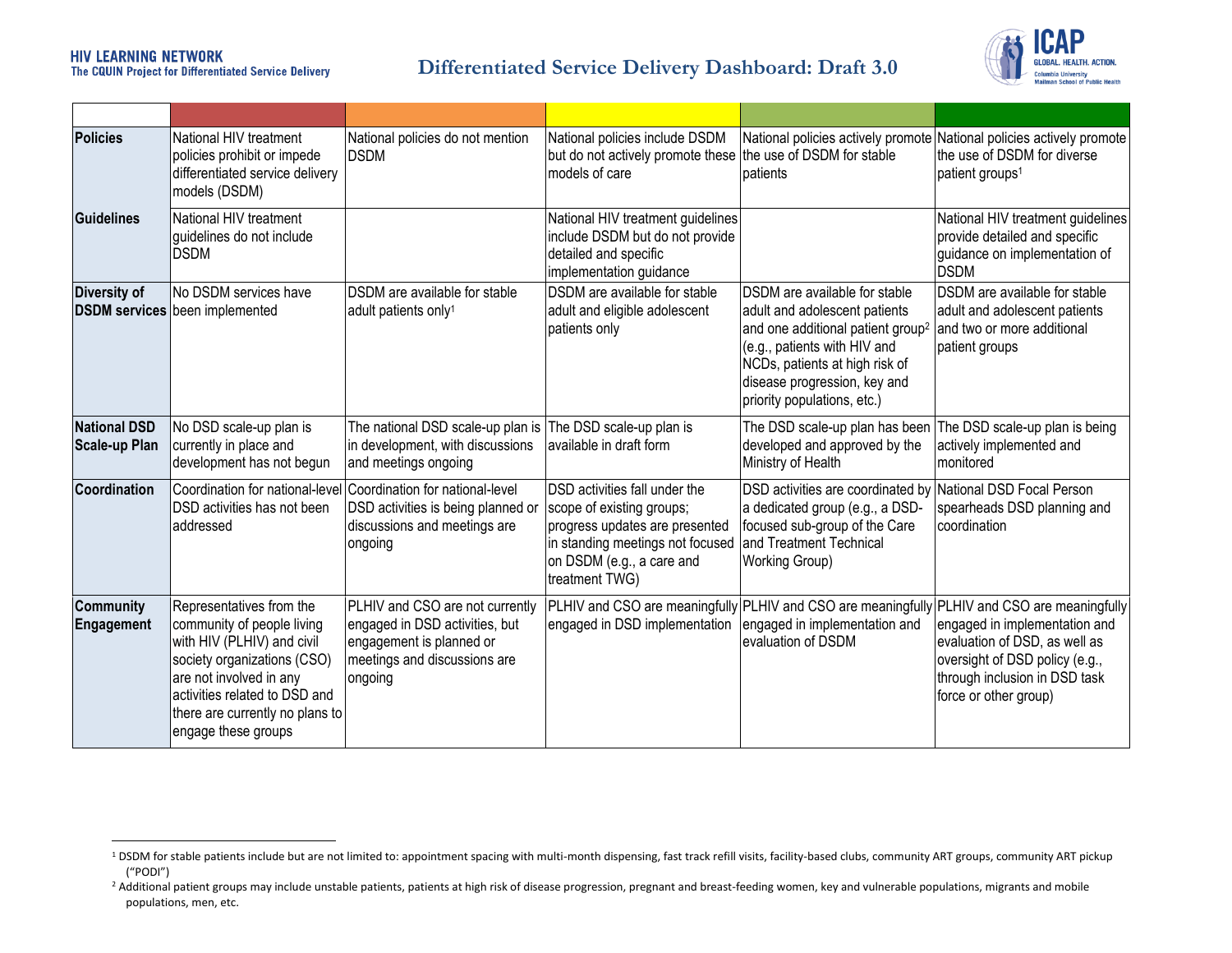# **HIV LEARNING NETWORK**<br>The CQUIN Project for Differentiated Service Delivery

## **Differentiated Service Delivery Dashboard: Draft 3.0**



| <b>Training</b>                                                   | DSD training materials are<br>not in place and are not<br>currently in development                                                                                                                                       | National DSD training materials<br>have not been developed, but<br>materials originally developed by<br>organizations piloting DSD /<br>implementing partners with stand-<br>alone DSDM projects are currently<br>in use | National DSD curricula have<br>been finalized but are not yet in<br>use<br>-or-<br>National DSD curricula are<br>currently in development                                                                                                              | National DSD in-service curricula National DSD pre-service and in-<br>have been developed and are in<br>use by professional health<br>workers and/or lay health<br>workers (as applicable according<br>to country guidelines) | service curricula have been<br>developed and are in use by both<br>professional health workers and<br>lay workers (as applicable<br>according to country guidelines)                                                              |
|-------------------------------------------------------------------|--------------------------------------------------------------------------------------------------------------------------------------------------------------------------------------------------------------------------|--------------------------------------------------------------------------------------------------------------------------------------------------------------------------------------------------------------------------|--------------------------------------------------------------------------------------------------------------------------------------------------------------------------------------------------------------------------------------------------------|-------------------------------------------------------------------------------------------------------------------------------------------------------------------------------------------------------------------------------|-----------------------------------------------------------------------------------------------------------------------------------------------------------------------------------------------------------------------------------|
| <b>Standard</b><br><b>Operating</b><br><b>Protocols</b><br>(SOPs) | SOPs are not yet in use and<br>are not currently in<br>development                                                                                                                                                       | National SOPs have not been<br>developed, but materials originally<br>developed by implementing<br>partners or for stand-alone DSDM<br>projects are currently in use                                                     | National SOPs are in<br>development<br>-or-<br>National SOPs have been<br>developed but are not yet in use                                                                                                                                             | National SOPs have been<br>developed-and are in use-for<br>some (but not all) DSD models<br>implemented in the country                                                                                                        | National SOPs have been<br>developed-and are in use-for<br>all DSD models implemented in<br>the country                                                                                                                           |
| <b>M&amp;E System</b>                                             | No elements of a national<br>system for M&E of DSD are<br>implemented, nor are any<br>currently in development                                                                                                           | Elements of a national system for<br>M&E of DSD (e.g., registers,<br>facility reports, guidelines, etc.)<br>are in development but not yet<br>implemented                                                                | At least one element of a national All elements of an M&E system<br>system for M&E of DSD has<br>been implemented, but elements<br>are not comprehensive (e.g., not<br>all DSDM are included) and/or<br>are not fully integrated into<br>national HMIS | for DSD are implemented and<br>for HIV/ART services; however,<br>refinements will be needed                                                                                                                                   | All elements of an M&E system<br>for DSD are in place and are<br>integrated into one national HMIS integrated into one national HMIS<br>for HIV/ART services, which is<br>highly functional and providing<br>policy-relevant data |
| <b>Facility</b><br>Coverage                                       | National DSD implementation<br>is planned but has not yet<br>begun<br>-or-<br>Insufficient information is<br>available to estimate the<br>proportion of facilities with<br>≥10% of eligible patients in a<br><b>DSDM</b> | Fewer than 25% of health facilities<br>providing ART have enrolled<br>≥10% of eligible patients in a<br><b>DSDM</b>                                                                                                      | 25-49% of health facilities<br>providing ART have enrolled<br>≥10% of eligible patients in a<br><b>DSDM</b>                                                                                                                                            | 50-75% of health facilities<br>providing ART have enrolled<br>≥10% of eligible patients in a<br><b>DSDM</b>                                                                                                                   | Over 75% of health facilities<br>providing ART have enrolled<br>≥10% of eligible patients in a<br><b>DSDM</b>                                                                                                                     |
| <b>Patient</b><br>Coverage                                        | National DSD implementation<br>is planned but has not yet<br>begun<br>-or-<br>Insufficient information is<br>available to estimate the<br>proportion of eligible patients<br>enrolled in a DSDM                          | Fewer than 25% of eligible<br>patients have enrolled in a DSDM                                                                                                                                                           | 25-49% of eligible patients have<br>enrolled in a DSDM                                                                                                                                                                                                 | 50-75% of eligible patients have<br>enrolled in a DSDM                                                                                                                                                                        | Over 75% of eligible patients<br>have enrolled in a DSDM                                                                                                                                                                          |